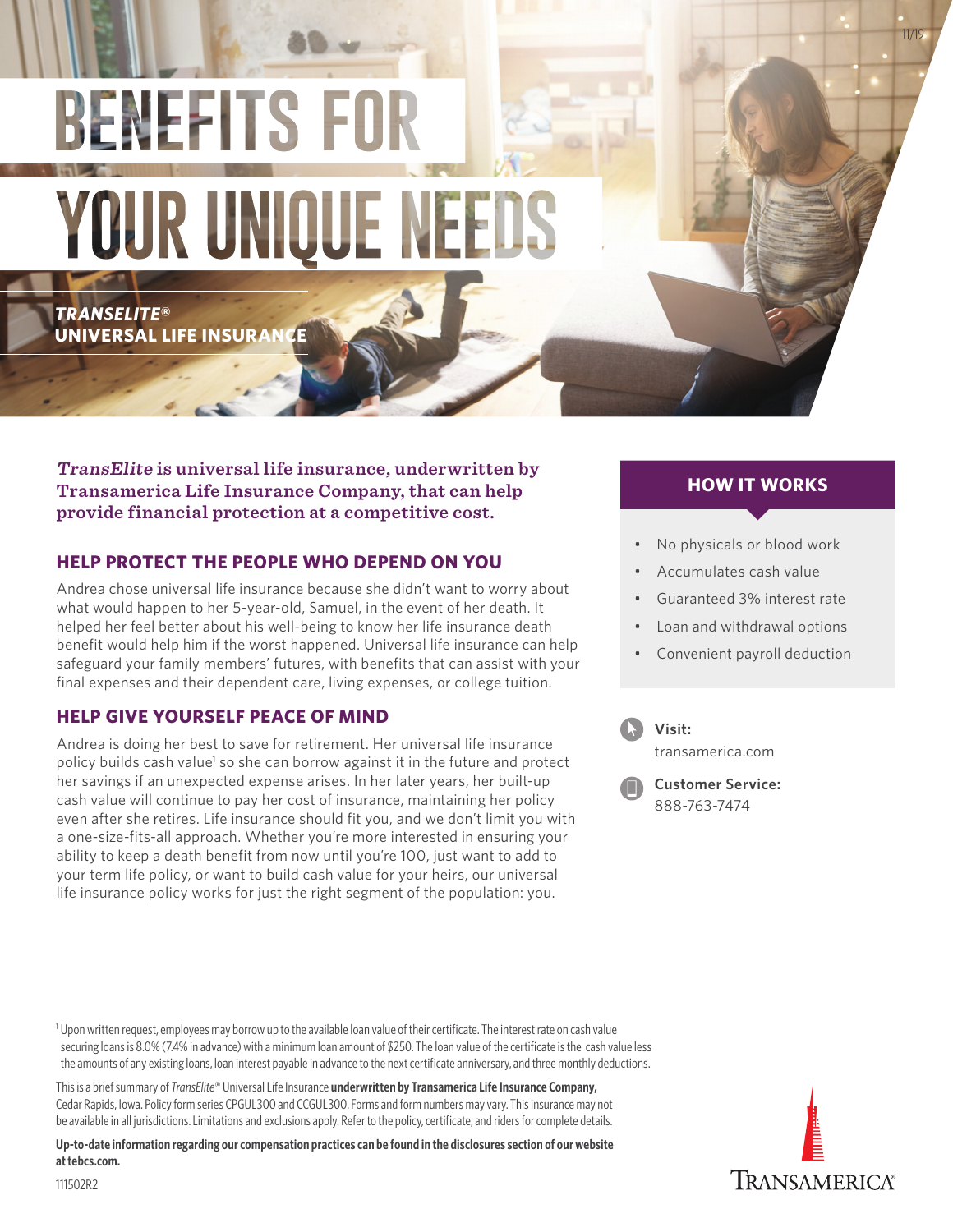## **ENJOY OUR HASSLE-FREE APPLICATION AND CLAIMS PROCESS**

Apply by answering a few simple questions. No physicals or blood work required.<sup>2</sup> Our easy-to-navigate website allows you to update your information, keep track of your policies, apply for loans, submit claims, and more from your PC or mobile device.

# **USE YOUR BENEFITS WHEN YOU NEED THEM MOST**

Fifteen years after Andrea signs up for universal life insurance, her son Samuel's car (older than her policy) breaks down in his junior year of college. She borrows against her policy's cash value to get him a reliable car, and they pay it back together by the time he graduates.

Life is unpredictable. Universal life insurance offers help that goes beyond traditional life insurance to meet challenging situations. If you need to borrow against the cash value, you can pay it back when times get better.

If you're diagnosed with a terminal illness, you can use a portion of the policy's death benefit to make a difficult time easier.<sup>3</sup> If you're laid off, monthly deductions are waived for up to six months so you maintain your policy.<sup>4</sup>

# **TAKE OUR PORTABLE, FLEXIBLE POLICY WITH YOU**

You have the option to keep your insurance when changing jobs and we can adjust premiums, death benefit, and cash value amounts to meet changing personal financial situations like getting married, having a child, buying a house, or seeing your child through graduation.

## **ELIGIBILITY**

You can insure your eligible spouse, children (as Andrea did), and grandchildren with their own policies or purchase protection for your children through a child level term life insurance rider. The chart below gives the ages at which you and family members may apply, but all universal life policies can be maintained up to age 100.

|                                                           | <b>AGE LIMITS</b>             | <b>BENEFIT</b>                                                |
|-----------------------------------------------------------|-------------------------------|---------------------------------------------------------------|
| <b>SELF</b>                                               | Ages 16 through 80            | $$10,000 - $500,000$ benefit,<br>not to exceed 5x base salary |
| <b>SPOUSE OR EQUIVALENT BY LAW</b>                        | Ages 16 through 65            | $$10,000 - $100,000$ benefit                                  |
| <b>CHILDREN/GRANDCHILDREN</b>                             | Ages 0 through 25 years       | \$25,000 benefit                                              |
| <b>CHILDREN UNDER OPTIONAL</b><br><b>CHILD TERM RIDER</b> | Ages 15 days through 25 years | \$10,000 or \$20,000 benefit                                  |

<sup>2</sup> Acceptance based on answers to questions on the application for insurance.

<sup>3</sup> Accelerated Death Benefit for Terminal Condition Rider. This rider is not available in Louisiana, Massachusetts, Ohio, or Washington.

4 This benefit is provided by the Waiver of Monthly Deductions for Layoff or Strike Rider. This rider is not available in Connecticut, Massachusetts, Puerto Rico, Tennessee, Vermont, or Washington.

Loans, withdrawals, and death benefit accelerations will reduce the policy value and the death benefit and may increase lapse risk. Policy loans are tax-free provided the policy remains in force. If the policy is surrendered or lapses, the amount of the policy loan will be considered a distribution from the policy and will be taxable to the extent that such loan plus other distributions at that time exceed the policy basis.

Rudy Espinoza, CLU 2414 E. Price Rd., Ste A101 Brownsville, TX 78521 Tel: 956-546-6564 Email: esru@att.net

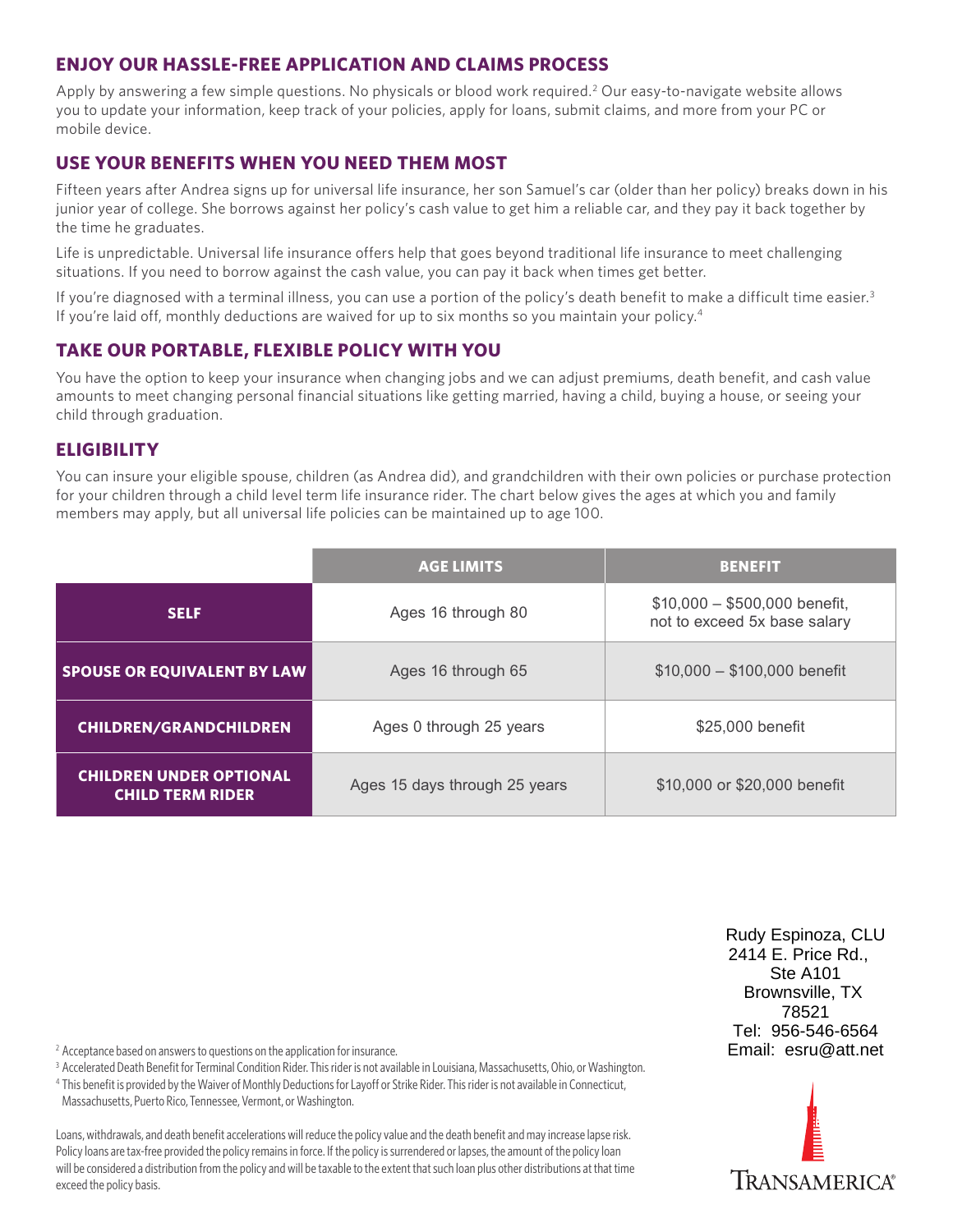# **PRODUCT DETAILS**

| <b>Included Riders</b>                                                                                                                                        | Plan 1   |
|---------------------------------------------------------------------------------------------------------------------------------------------------------------|----------|
| Acclerated Death Benefit for Qualified Terminal Condition Rider<br>Accelerates up to the lesser of \$100,000 or 75%                                           | Included |
| Waiver of Monthly Deductions for Layoff or Strike Rider                                                                                                       | Included |
| <b>Optional Additional Riders</b>                                                                                                                             |          |
| Accelerated Death Benefit for Living Benefit Rider<br>Accelerates 4% for monthly benefit or 20% of the death benefit amount as a one-time lump<br>sum payment | Included |
| Waiver of Monthly Deductions for Total Disability Rider                                                                                                       | Included |
| <b>Employee Optional Riders</b>                                                                                                                               |          |
| Child Term Insurance Rider<br>Benefit of \$10,000 or \$20,000 for each child<br>All children in the family will be insured for the same coverage amount.      | Included |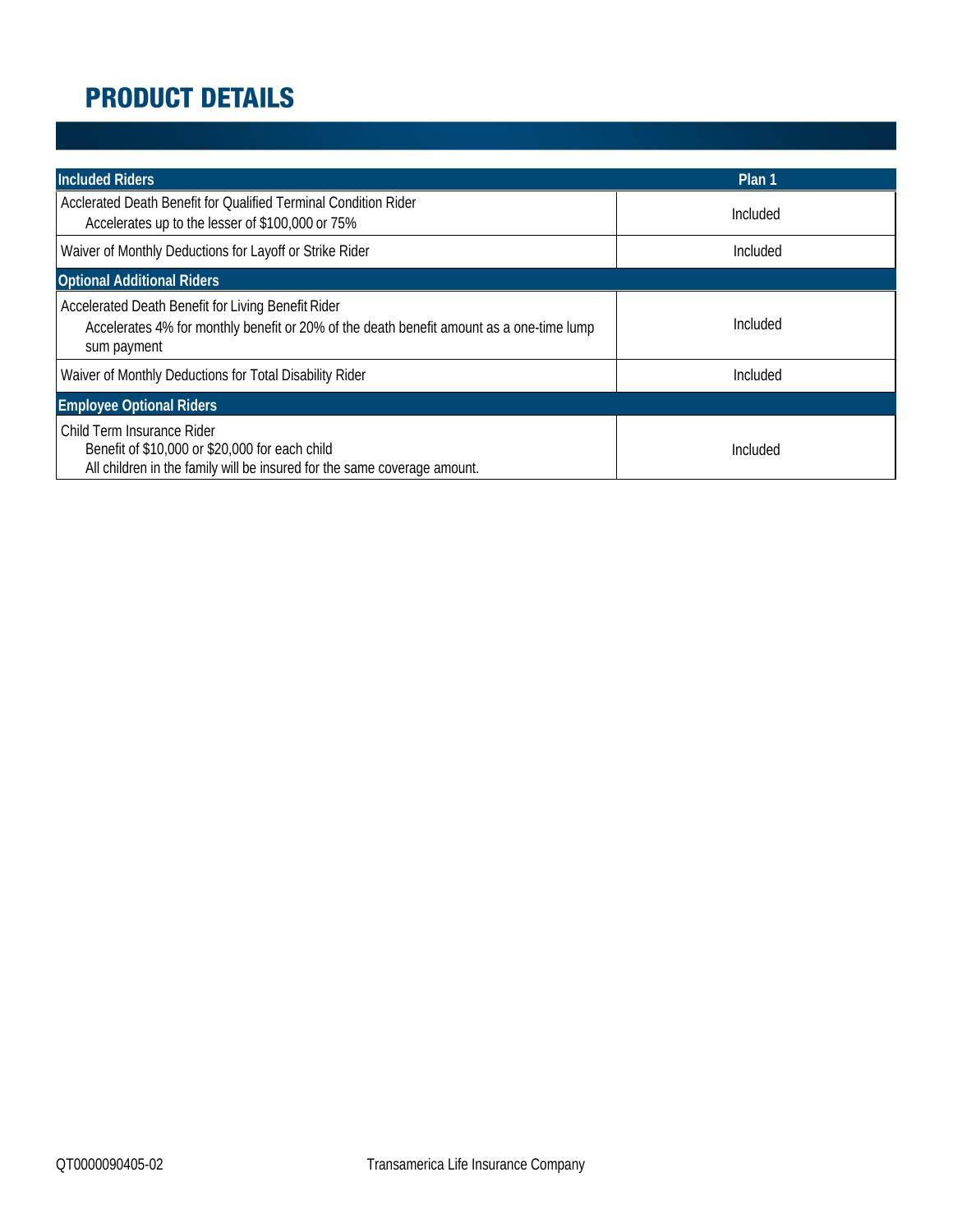# **SUMMARY OF BENEFITS**

**Acclerated Death Benefit for Qualified Terminal Condition Rider** (Rider Form Series CRLTI100) - Accelerates a portion of the coverage amount if a covered person is diagnosed with a terminal condition which, in the best medical judgment, will result in death within 24 months.

When exercised, an administrative fee of \$100 plus 24 months advanced interest will be deducted from the benefit payment. The death benefit and other contract values will be reduced accordingly and this rider will terminate.

**Accelerated Death Benefit for Living Benefit Rider** (Rider Form Series CRLLT100) - Accelerates a portion of the coverage amount if a covered person is diagnosed with a covered chronic illness and in the best medical judgment is unable to perform daily activities for a period of at least 90 days without human assistance; or has a severe cognitive impairment that is expected to be permanent or requires supervision to protect the insured's health or safety.

**Waiver of Monthly Deductions for Layoff or Strike Rider** (Rider Form Series CRLWL100) - Waives the monthly deductions for up to six months per year if the employee is involuntarily laid off. Benefits are limited to three layoffs per year and are based on the employee's layoff only. Layoff of a covered spouse or child does not qualify for this waiver. Premium payments must have begun prior to the covered employee's layoff. Rider is available through age 55 and terminates on the employee's 60th birthday or when the coverage is assigned to another party, whichever is earlier.

**Waiver of Monthly Deductions for Total Disability Rider** (Rider Form Series CRLWM100) - Waives the monthly deductions while an employee is totally disabled. Once the six month waiting period is satisfied, monthly deductions will be waived retroactively to the commencement of total disability and continue as long as the employee remains totally disabled, subject to certain conditions. The disability must begin after age 16 and prior to age Waiver of Monthly Deductions for Total Disability Rider (Rider Form Series CRLWM100) - Waives the monthly deductions while an employee is<br>totally disabled. Once the six month waiting period is satisfied, monthly deductions available through age 55 and terminates on the employee's 70th birthday, subject to any valid pending claim.

**Child Term Insurance Rider** (Rider Form Series CRLCH100) - Allows a covered employee or spouse (but not both) to cover all eligible children, age 15 days through age 25, for the selected amount of term insurance. Coverage on each child terminates on that child's 26th birthday or when the parent's coverage ends, whichever is earlier. Upon the termination the child has 31 days in which to convert to an individual contract for up to 5 times the amount of coverage under this rider or \$50,000. All children in the family will be insured for the same coverage amount.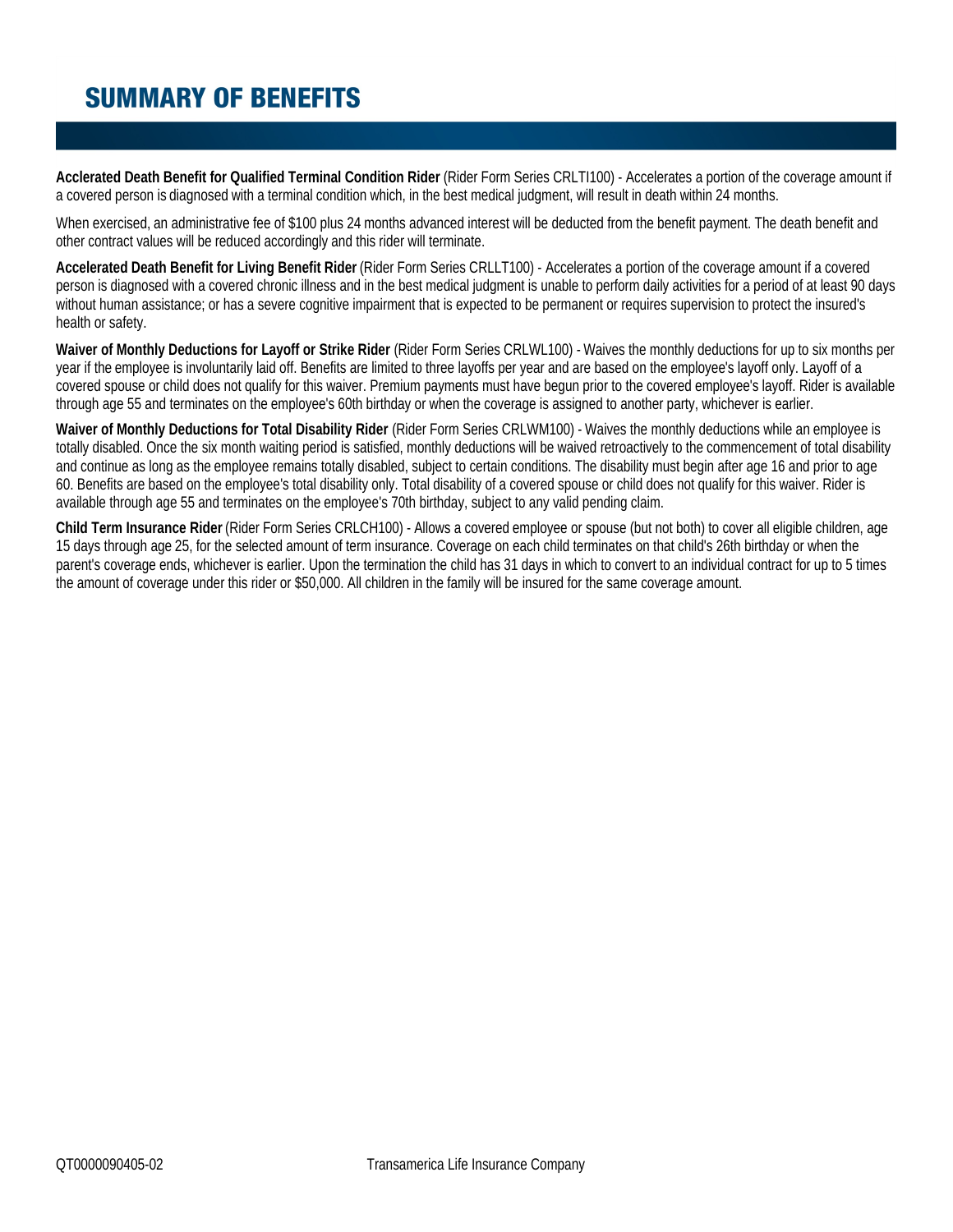# **LIMITATIONS AND EXCLUSIONS**

If a covered employee withdraws the cash value, tax consequences and/or surrender charges may apply.

Fluctuations in interest rates or policy charges may require the payment of additional premiums.

Individuals currently on disability or on premium waiver are not eligible for coverage.

During the first two years, the death benefit for suicide is limited to the return of premiums paid, less any loans, partial surrender amounts, and accelerated benefits paid, if any.

### **Accelerated Death Benefit for Living Benefit Rider**

We will not pay rider benefits for care that is received or loss incurred as a result:

- any sickness condition that begins before or during the waiting period.  $\bullet$
- an intentionally self-inflicted injury or attempted suicide.  $\bullet$
- war or any act of war, declared or undeclared, or service in the armed forces of any country.  $\bullet$
- the insured's alcohol, drug or other chemical dependence, except if the drug dependency is for a drug prescribed by a physician in the course  $\bullet$ of treatment for an injury or sickness.
- the insured's commission of, or attempt to commit, a felony; or an injury that occurs because of involvement in an illegal activity.  $\bullet$

We will not pay an Accelerated Death Benefit on any other riders attached to the contract.

#### **Acclerated Death Benefit for Qualified Terminal Condition Rider**

We will not pay for any conditions diagnosed prior to the effective date of the rider.

## **Waiver of Monthly Deductions for Total Disability Rider**

We will not waive deductions if the employee's total disability results from:

- attempted suicide or intentionally self-inflicting injury, while sane or insane;  $\bullet$
- commission of or attempting to commit a felony or engaging in illegal occupation;  $\bullet$
- voluntary participation in a riot or insurrections;  $\bullet$
- voluntary use of alcohol or any drug, whether legal or illegal, unless administered in accordance with a physician's advice and written  $\bullet$ instruction;
- voluntarily taking, absorbing or inhaling a poison, gas or fumes;  $\bullet$
- an accident that occurs while the employee was driving a motor vehicle while intoxicated or under the influence according to the laws of the  $\bullet$ jurisdiction in which the accident occurs;
- travel in any vehicle or device for aerial navigation, except as a fare paying passenger in an aircraft operated by a commercial airline (other  $\bullet$ than a charter airline) on a regularly scheduled passenger trip;
- war or an act of war, whether declared or undeclared.